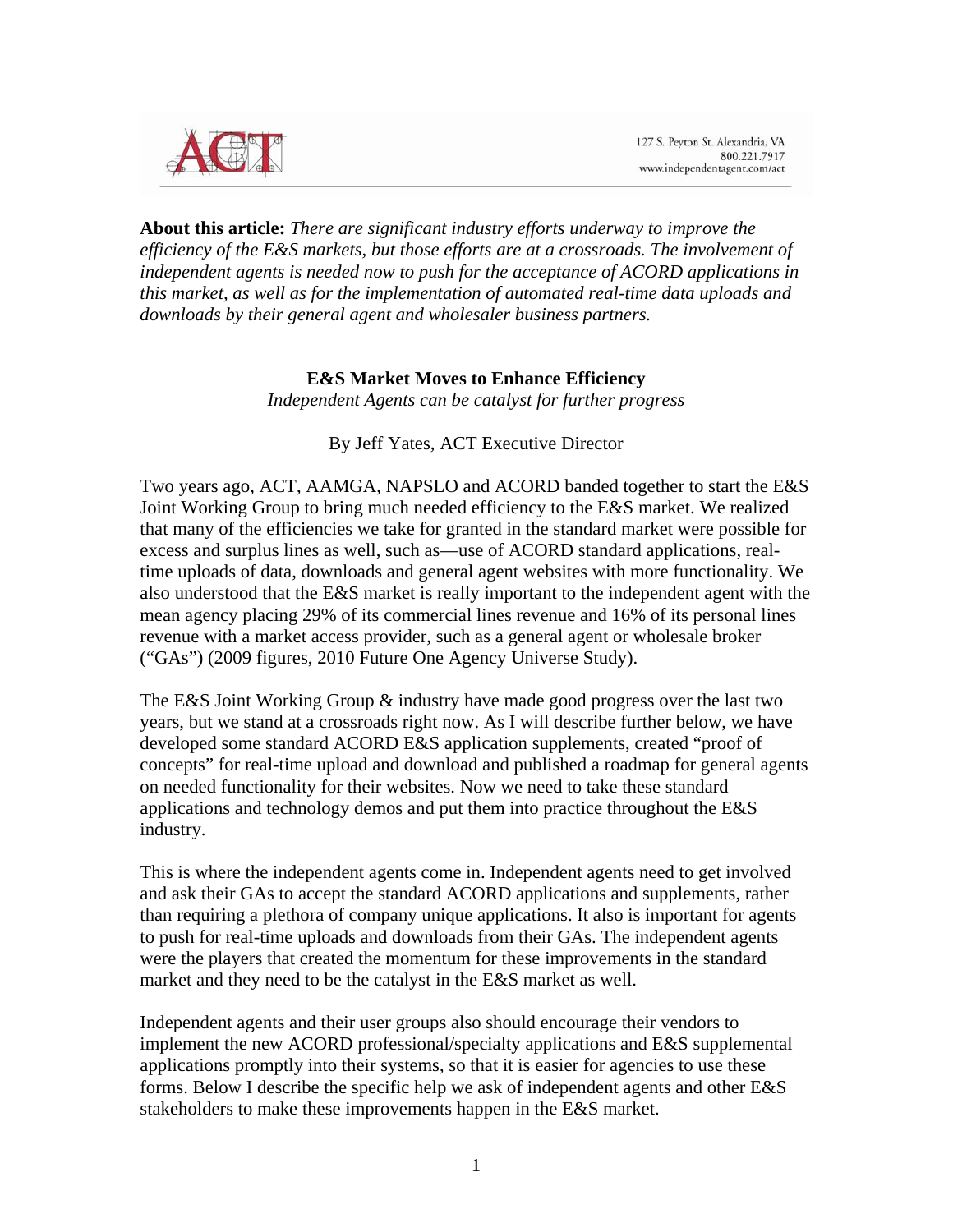### **Progress to Date**

We have 353 E&S industry stakeholders participating in the E&S Joint Working Group – retail agents, general agents, wholesalers, E&S and program carriers, and technology providers. We have four active subgroups: one working on standards and forms, a second on interface (retail agent—general agent (multiple systems)—E&S carrier—and back), a third on efficiencies with Lloyd's and Lloyd's brokers, and a fourth on communications.

At the recent AAMGA Technology Conference which featured a presentation by the Joint Working Group, the attendance increased by about 100 and the buzz at the meeting was all about the ACORD standards – how to implement them and which vendor systems incorporate them. There was also great interest in the round trip data interfaces that were demonstrated – from the retail agent's agency management system to the GA's agency management system to the E&S carrier's rating system to the GA's policy issuance system and then back to the GA for download to the retail agent.

ACORD, working with the Joint Working Group, has introduced two new E&S supplemental applications for vacant buildings (ACORD 106) and apartment buildings (105) and is about to vote on two additional supplements – Restaurant/Tavern (183) and the Liquor Liability Section (803).

In addition, ACORD has introduced a number of important professional/specialty lines applications and supplements: Professional/Specialty Insurance Application (825), Directors & Officers Liability Section (807), Employment Practices Liability Insurance (827), Fiduciary Liability Coverage Section (828) and Miscellaneous E&O Section (832).

Also noteworthy at the meeting was the increased contingent of Lloyd's brokers and representatives who attended and indicated their strong interest in increasing efficiencies with their business partners in the U.S. market. To tie all of these positive developments together, the Communications Subgroup unveiled the Joint Working Group's new website (http://www.esjwg.org/) which is a great place for agents and other E&S stakeholders to go to learn more about the initiative and to join the effort.

#### **Pushing for the Use of ACORD Standard Applications**

Independent agents were instrumental in getting carriers in the standard market to accept ACORD applications – applications that have the great advantage of being automatically generated by their agency management systems. It is now important for agents to start to press your GAs to accept these ACORD applications where they fit for your E&S business. The GAs, in turn, will press the E&S carriers to accept them based upon the increased requests they get from their retail agents. If the retail agents make this an issue with the E&S community, the E&S stakeholders will get more involved in the ACORD process to generate additional E&S supplements where needed for frequently written lines of business.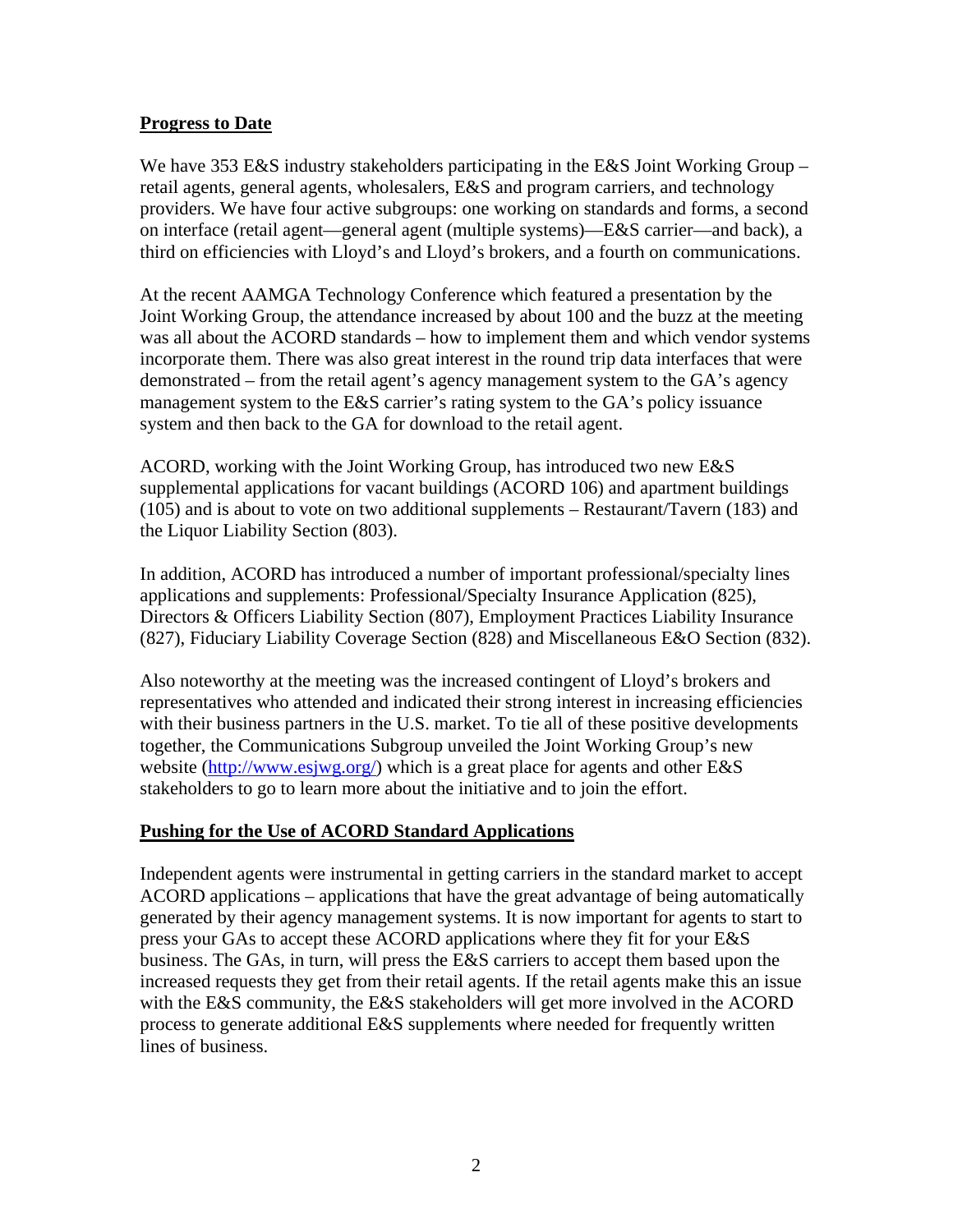To the extent your GA needs additional information beyond the ACORD application to rate a risk or to determine appropriate exclusions, then the GA should follow up with the retail agent to get the needed additional information. Ideally, the retail agency would send the completed ACORD application directly to the GA from its agency management system using Real Time, and if the GA needs additional information, a pop up would appear for the agent to add the information. Or, the GA can send a real-time activity notification/alert or an email to the retail agent requesting the additional information.

It is also time for retail agents to start to use the new ACORD specialty/professional applications and supplements and the published ACORD E&S supplements with their markets. The best way to get these ACORD forms more broadly accepted is for retail agents to just start using them. Think of the benefit of completing one ACORD application for a particular risk, rather than having to complete multiple carrier specific applications.

To the extent your agency management system provider has not yet incorporated these new ACORD forms in your system, please urge your vendor and user group to do so. In addition to the obvious advantage of being able to automatically generate the form, your system will now incorporate the necessary fields to store the data required to complete it.

Even if your agency management system does not yet incorporate these new ACORD applications, I encourage you to use them. As an agent, you can access the ACORD static forms by just registering on the ACORD website (www.acord.org). By becoming an ACORD Advantage member at a modest cost, you can access ACORD fillable forms online.

## **Urging GA Partners to Provide Real-Time Upload & Download**

We have seen demonstrations where GAs can accept data from independent agents using Real Time and where GAs are able to download data back to the retail agent. We need to take these examples and make them the common workflows in the E&S market, just as they have become in the standard market. The best way to accomplish this is for independent agents to press their GAs to provide them with this functionality. GAs have a great incentive to provide the upload functionality as well, so that they do not need to re-enter the data on their end and deal with the inevitable errors that will arise as a result. GAs that can provide their retail agents with these ease of doing business advantages will attract more business.

# **Getting Involved in the E&S Joint Working Group**

I encourage retail agencies that write significant amounts of E&S and program business to get involved to help shape the future for this market. Just go to the E&S Joint Working Group's website mentioned above and click on "Contact Us." It is also important, of course, for more GAs and E&S carriers to get involved.